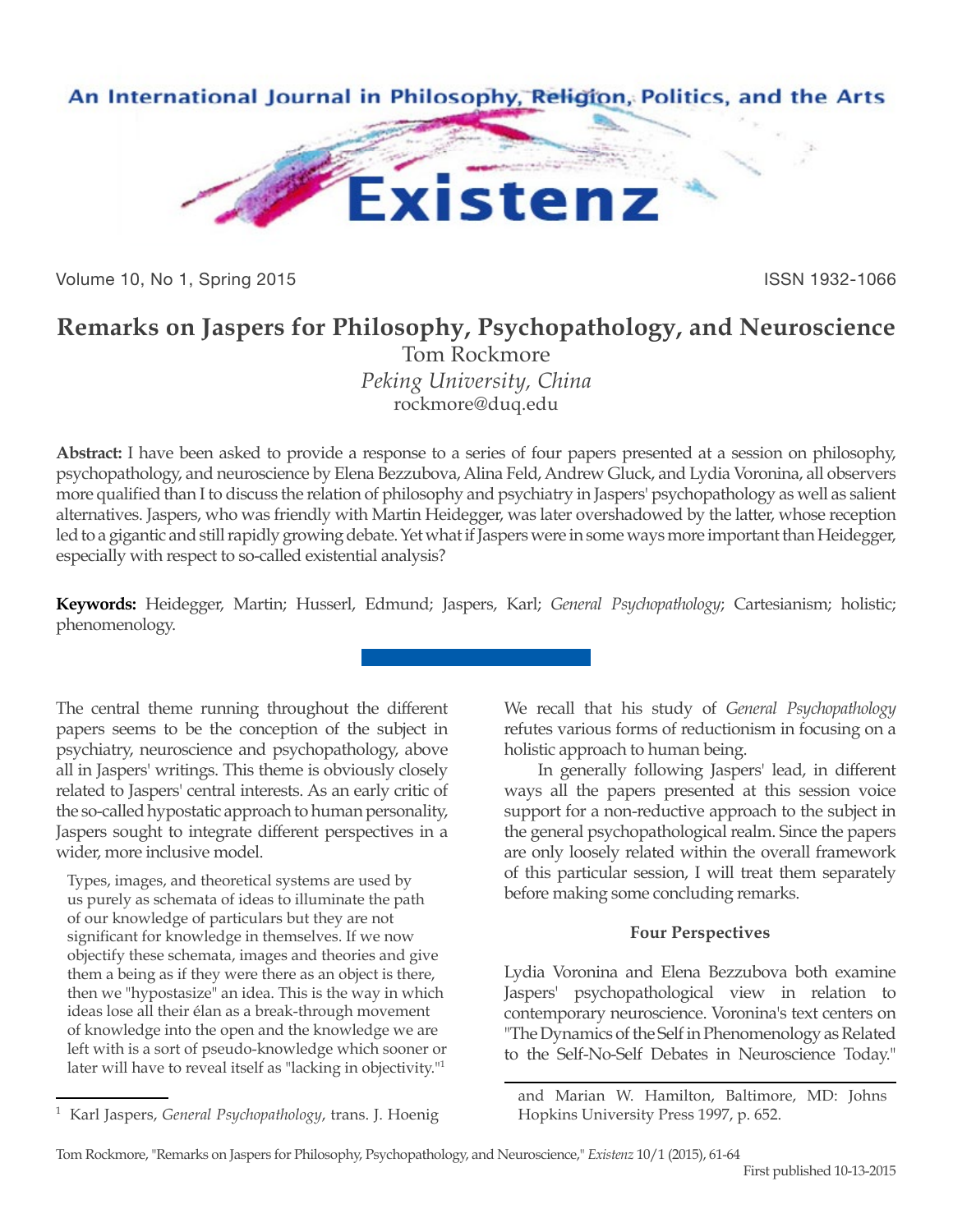The author, who thinks current debate about the self (or subject) is confused, suggests the need to avoid two forms of reduction in the analysis of consciousness: scientific reductionism that plays down consciousness in treating it as something traceable with detectors, and metaphysical reductionism that plays up consciousness in treating it as a unique conscious substance or entity.

Jaspers was both a psychiatrist as well as a philosopher. As a philosopher, he favored his own form of phenomenology. Voronina identifies with Husserlian phenomenology, whose virtues she enumerates, but without attempting to justify this choice on, say, either psychiatric or philosophical grounds. Though she does not discuss phenomenology or phenomenological alternatives, she cites a series of reasons to endorse Husserlian phenomenology. According to Voronina, Husserlian phenomenology has the following advantages: it does not reduce consciousness to something which it is not; it allows us to address consciousness as a phenomenon; it discloses itself in itself by itself and for itself without building an external level of observation; and it accesses consciousness as intrinsically intimating, self-revealing, and autoreferential. Voronina thinks the self is presented so to speak in any mental act as experiential, non-substantial, or object-like.

Bezzubova's examination of "Mental Disorder: Mind? Brain? Person! Existential Phenomenology In The Age of Neuroscience" shifts the focus from phenomenology to methodological concerns. She calls attention to a disparity between accumulating neurological data and their interpretation. The difficulty lies in the relative lack of useful theoretical models. According to Bezzubova, who does argue the point, mental disorder is a clinical phenomenon accessible phenomenologically. She sees Jaspers and Heidegger as similarly treating mental disorder as an individual's human existence.

Two difficulties arise here. On the one hand, Bezzubova fails to clarify the relation between mental disorder and individual existence. If we assume that mental disorder exists, it still must be shown how it ties into individual existence. On the other hand, Bezzubova's unqualified claim that Jaspers and Heidegger both treat mental disorder through human existence needs requires clarification. At first glance, their positions appear basically dissimilar. Heidegger, unlike Jaspers, develops a phenomenological ontology squarely rooted in being, which has no obvious counterpart in the latter's position.

With Descartes in mind, Bezzubova usefully contrasts idealist and materialist approaches to human being. She maintains that the Cartesian materialist emphasis manifested in the approach to the mind as the brain, which is exhibited in DSM 5, has only limited therapeutic value.<sup>2</sup> In most cases a complete description from this perspective is not possible. She points out that the so-called idealist approach, which considers mental disorders as disorders of the mind, basically differs from the materialist approach, for instance through the concern with the social domain.

Bezzubova, who thinks the only two main present paradigms are variations on Cartesian dualism, stresses the contemporary importance of Cartesian approaches to mental phenomena of all kinds. According to Bezzubova, the Cartesian *res extensa* lies behind recent neuroscientific advances on the assumption that the mind is the brain. But the current analogue of the Cartesian *res cogitans* is not clearly specified. According to Bezzubova, who seems to be pointing to the philosophical mind-body problem, the alternative between materialist and idealist approaches to human being cannot be resolved within the Cartesian framework.

Towards the end of her essay, Bezzubova notes that Jaspers follows a path from philosophy to psychopathology, but Heidegger follows the inverse path. Bezzubova's suggestion that through *Existenz* both thinkers are able to evade the Cartesian strictures is controversial. Though Jaspers brings together the mental and the physical in his psychopathology, it is unclear that he transcends Cartesianism in any significant way. Heidegger, on the contrary, who sharply but arguably incorrectly refutes Descartes, simply turns his back on the problem, whose limits he cannot then be fairly said to evade.

Andrew Gluck studies "Jaspers' Treatment of the Human Being as a Whole: Relevance to Kahneman's Experiential Self and to the Hard Problem in Consciousness Studies" in turning from methodology to alternative conceptions of the subject. Gluck's account of the contrast between Daniel Kahneman's experiencing self and David Chalmers' remembering or narrating self is suggested by Jaspers' interest in a holistic approach to human being in the *General Psychopathology*. Though the views of Kahneman

<sup>2</sup> DSM-5 Task Force, *Diagnostic and Statistical Manual of Mental Disorders, Fifth Edition, DSM-5*, Washington, DC: American Psychiatric Association, 2013.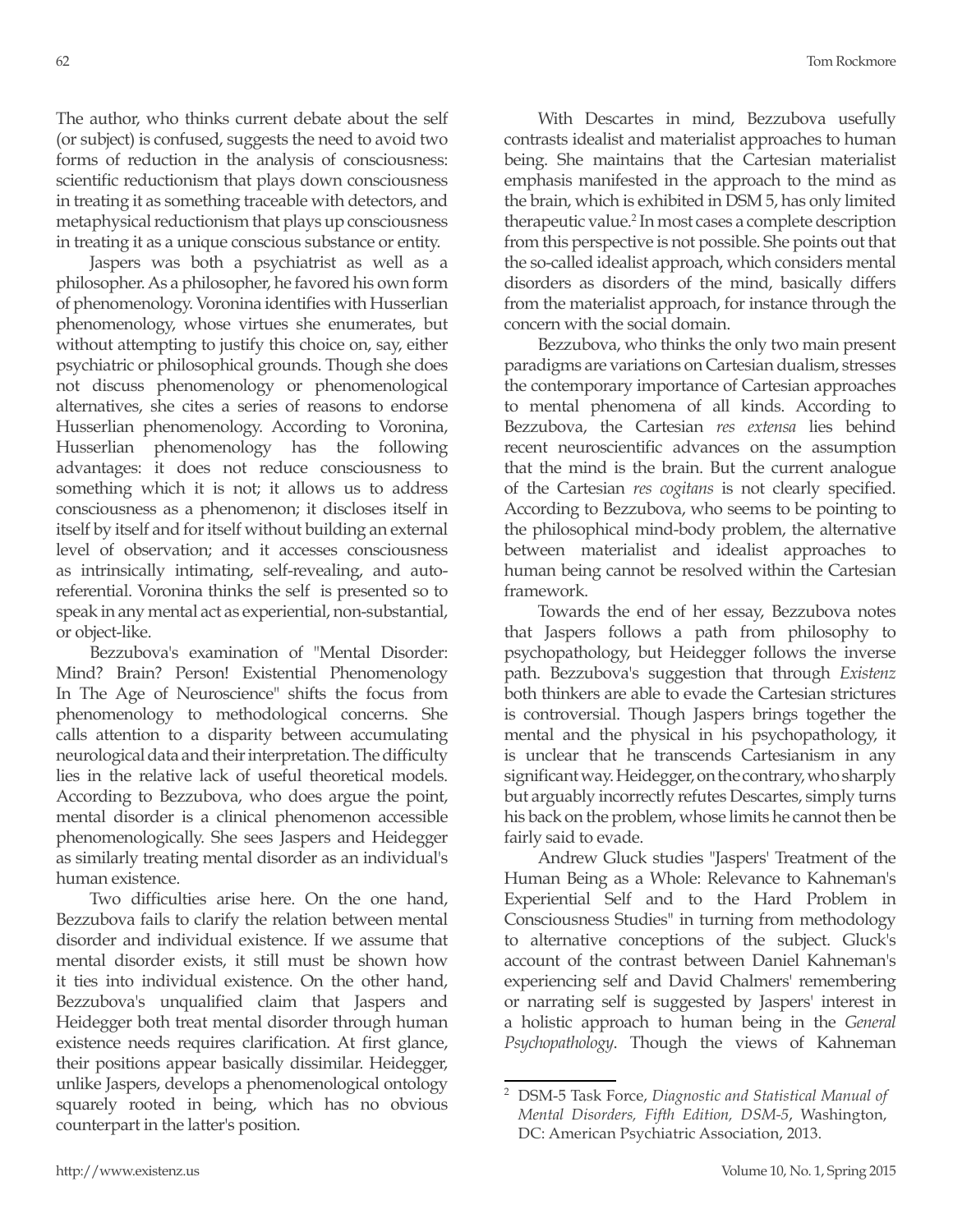and Chalmers are anti-reductionistic, Gluck thinks without argument that both lack Jaspers' spiritual and philosophical depth.

In a section on happiness, he notes that Kahneman distinguishes between the present and the remembered past, though many stimuli are below the threshold of consciousness. This seems evident. In a section on consciousness, he observes that for Chalmers consciousness is the really hard problem. It is unclear how either remark relates to the paper.

Gluck next sketches Jaspers' view of human being as: encompassing, existence, consciousness in general, and mind. This is followed by comparative and contrasting remarks about aspects of Jaspers' position. The essay ends without drawing any general conclusions.

Jaspers features a phenomenological approach to psychopathology. In "Retrieving Existential Aspects of Jaspers' Psychopathology in View of Contemporary Neuroscience," Alina Feld studies the contemporary relevance of Jaspers' descriptive phenomenological psychopathology, Ludwig Binswanger's transcendental phenomenology, and Michel Henry's phenomenology of the "subjective body" as counterparts to contemporary positions in psychiatry and neuroscience. Her account turns on Jaspers' transition from a descriptive phenomenology of pathetic mental conditions to philosophical thinking and its relation with contemporary advances in technological assessments of the brain, especially brain imaging. Feld claims that, despite technological advances, personality and philosophy remain important for effective therapeutics.

Feld points out that in our time, as when Jaspers was active, there is still great stress on a reductive approach to the mind through the brain. This is a sign of the continuing influence of positivism. It is further related, as Bezzubova indicates, to the still enormous influence of Cartesianism. The *DSM*, for instance, exhibits a rampant tendency to empirical reductionism. Yet she suggests the situation is now in flux, since there is growing scepticism about this attitude. Jaspers is a beneficiary of the ongoing turn away from Cartesianism in all its many forms. According to Feld, as positivism recedes there is increasing interest in Jaspers, for instance in psychopathology as a conceptual bridge between different approaches based in descriptive phenomenology.

As one might expect from someone who began in psychiatry before moving into philosophy, Jaspers typically ranges very widely. Feld further notes that Jaspers, inter alia, brings together natural science and human science as well as a consistent stress on human existence, empathy, and a view of human life as an infinite whole. Feld, who inclines to phenomenology, usefully raises an obvious question: which variant ought one to employ? In this specific sense she goes beyond others in the session who simply turn without any effort at justification to Husserl. Yet she unfortunately does not develop this dimension in any detail. She rather confines herself to rapidly, perhaps too rapidly, comparing and contrasting Jaspersian phenomenology with Binswanger's transcendental phenomenology and Henry's non-dualistic phenomenology of the body. She might also have considered other possibilities identified with Heidegger, Scheler, Husserl and so on. She says in passing that she regards Henry's monistic view of the somatic body as a serious philosophical rival to Jaspers' philosophical view. Her point, which seems to be based on Henry's anti-Cartesian monism, could well have been developed.

Feld thinks, correctly in my view, that current neuroscientific debate is heavily influenced by rampant positivistic trends. An example might be the work of Patricia Churchland. Feld closes with the suggestion that what she describes in passing as the current positivistic denigration of alternative approaches, e. g. the views of Jaspers (anxiety), Binswanger (melancholy as a creative response), and Henry (subjective pathetic immanentism) exhibits "the answer of a global late modernity and singularity," in short a reaction confined within the limits of contemporary trends rather than a solution to their concerns.

## **A General Remark**

The papers presented each address in different ways the concept of the subject in psychopathology, neuroscience, and psychiatry from a broadly Jaspersian angle of vision. This approach, which underlies Jaspers' psychopathology, requires further examination, certainly more so than any of these papers provides.

The authors in this session each note ways that Cartesian dualism leads to recent advances scientific advances in psychopathology in combating reductionism of any kind. Few observers would contest this point, which requires further development. There is an important difference between opposing reductionism, presumably in favor of holism of an unspecified kind, and going beyond Cartesian mind-body dualism currently rampant throughout